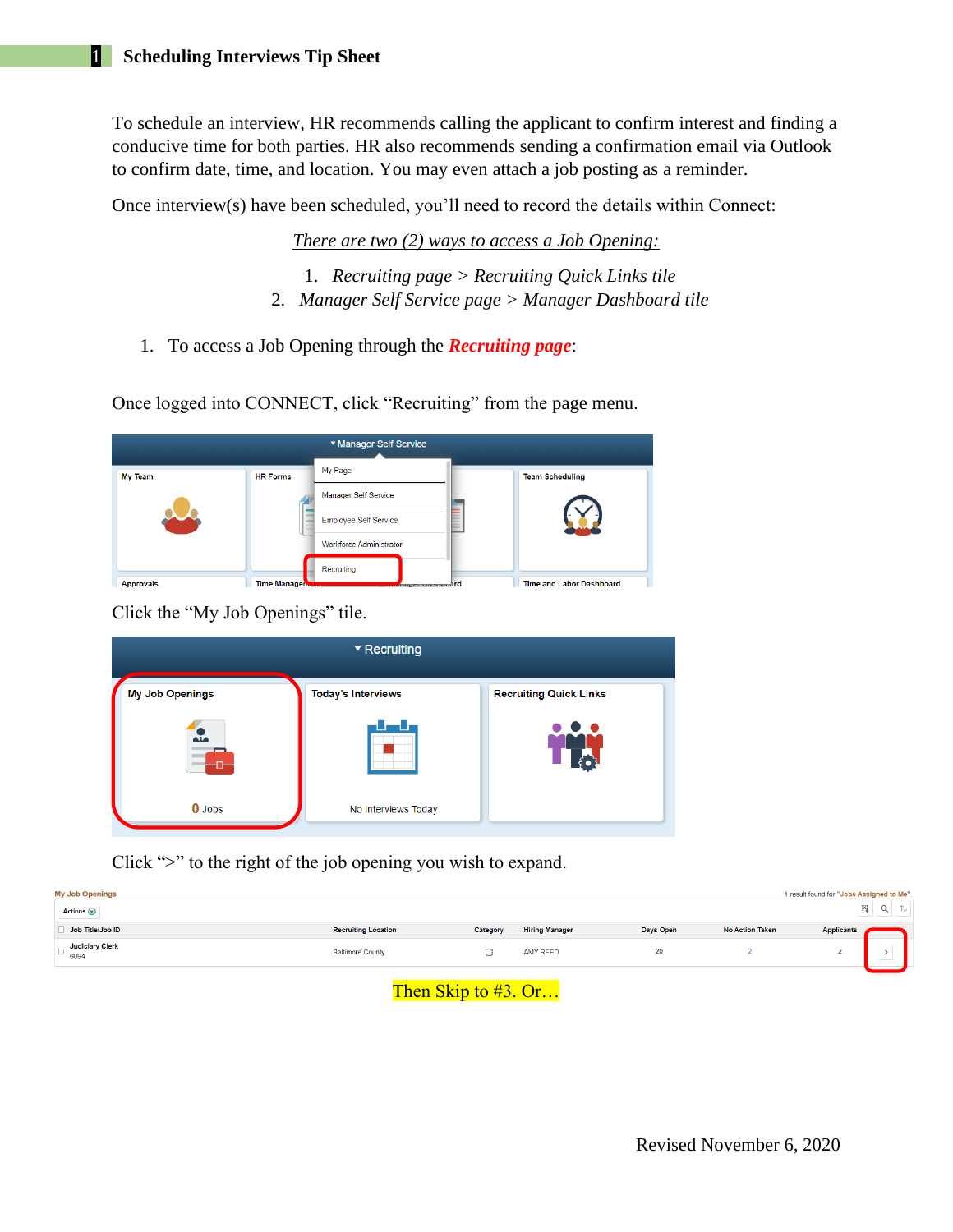2. To access a Job Opening through the *Manager Self Service page*:

Once logged into CONNECT, click "Manager Self Service" from the page menu.

| ▼ Manager Self Service |                 |                                |  |                                 |  |  |  |  |  |
|------------------------|-----------------|--------------------------------|--|---------------------------------|--|--|--|--|--|
| <b>My Team</b>         | <b>HR Forms</b> | My Page                        |  | <b>Team Scheduling</b>          |  |  |  |  |  |
|                        |                 | Manager Self Service           |  |                                 |  |  |  |  |  |
|                        |                 | <b>Employee Self Service</b>   |  |                                 |  |  |  |  |  |
|                        |                 | <b>Workforce Administrator</b> |  |                                 |  |  |  |  |  |
|                        |                 | Recruiting                     |  |                                 |  |  |  |  |  |
| <b>Approvals</b>       | Time Management | manager pasmoodrd              |  | <b>Time and Labor Dashboard</b> |  |  |  |  |  |

Click the "Manager Dashboard" tile.

| <b>CONNECT</b><br>Maryland Judiciary |                                 | ▼ Manager Self Service<br>÷<br>A |                        |  |  |  |  |  |
|--------------------------------------|---------------------------------|----------------------------------|------------------------|--|--|--|--|--|
| <b>HR Forms</b>                      | <b>Team Scheduling</b>          | <b>Manager Dashboard</b>         | <b>Time Management</b> |  |  |  |  |  |
|                                      |                                 |                                  |                        |  |  |  |  |  |
| <b>Worklist</b>                      | <b>Time and Labor Dashboard</b> | <b>Approvals</b>                 | My Team                |  |  |  |  |  |
|                                      |                                 |                                  |                        |  |  |  |  |  |
|                                      |                                 | 1034                             |                        |  |  |  |  |  |

Click the Job ID hyperlink from the "My Open Jobs" pagelet.

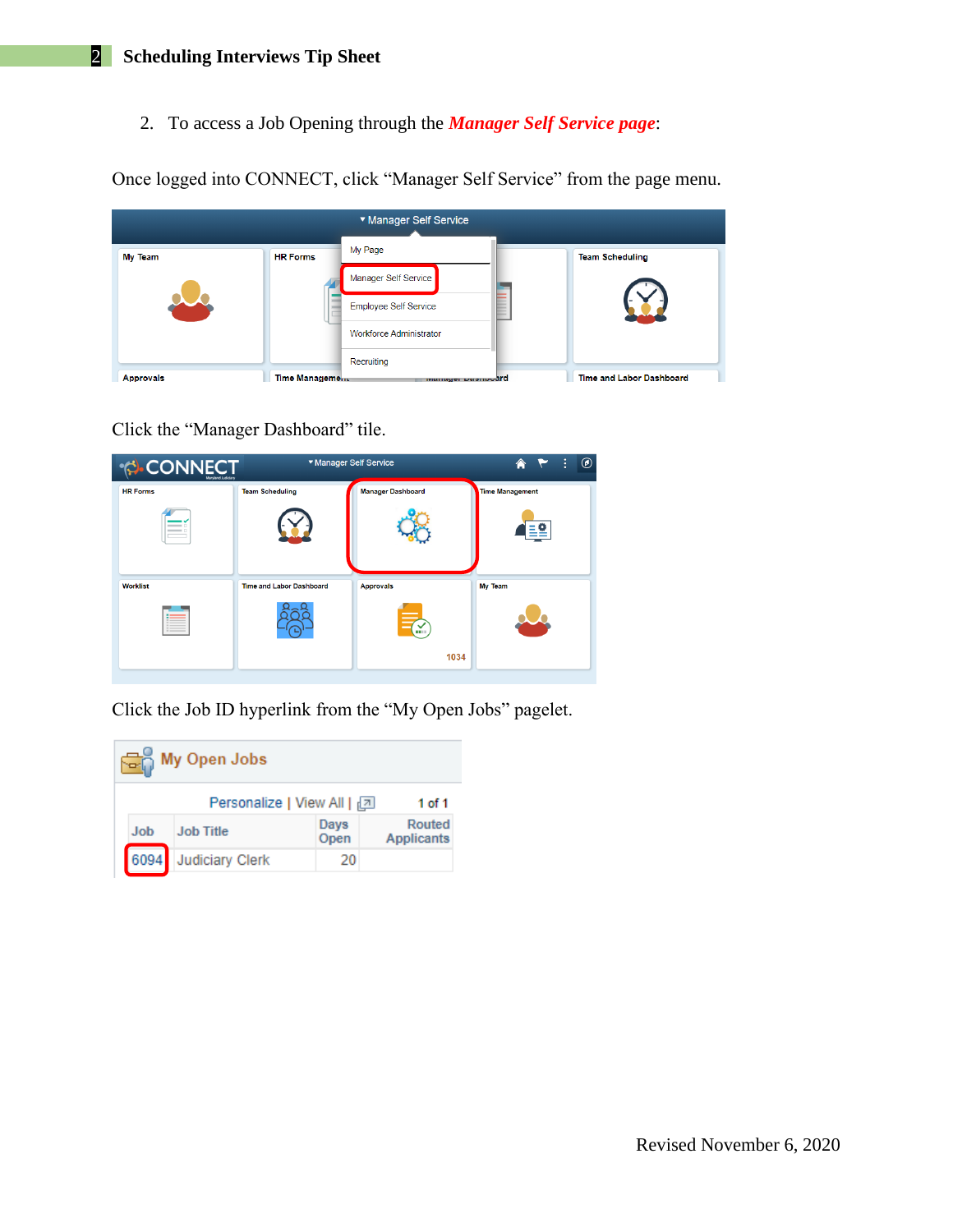## 3 **Scheduling Interviews Tip Sheet**

Manage Job Opening

3. On the "Manage Job Opening" page, click the "Interview" icon next to the appropriate applicant's name.

|              |                                                                                                      |                                 |                        |                     |                  | 4 Return   个Recruiting Home   G Search Job Openings   G Create New   興 Clone   C Refresh   C Add Note   K   Interviews   Wo Category   国 Print Job Opening |                                                                                                             |        |                                     |       | Personalize               |
|--------------|------------------------------------------------------------------------------------------------------|---------------------------------|------------------------|---------------------|------------------|------------------------------------------------------------------------------------------------------------------------------------------------------------|-------------------------------------------------------------------------------------------------------------|--------|-------------------------------------|-------|---------------------------|
|              | Job Opening ID 2322<br>Job Posting Title Courtroom Clerk<br>Position Number 001087 (Courtroom Clerk) | Job Code 2429 (Courtroom Clerk) |                        |                     |                  |                                                                                                                                                            | Status 010 Open<br><b>Business Unit MDJUD (Maryland Judiciary)</b><br>Department 0465110 (DC 65- Courtroom) |        |                                     |       |                           |
| Applicants   | Applicant Screening                                                                                  |                                 | Activity & Attachments | Details             |                  |                                                                                                                                                            |                                                                                                             |        |                                     |       |                           |
|              | All<br>(187)                                                                                         | Screen<br>(0)                   |                        | Route<br>(156)      | Interview<br>(4) | Offer<br>(0)                                                                                                                                               | Hire<br>(0)                                                                                                 |        | Not Select<br>(0)                   |       | Reject<br>(27)            |
| Applicants ? |                                                                                                      |                                 |                        |                     |                  |                                                                                                                                                            |                                                                                                             |        | Find   View 100   <sup>[기</sup>   展 |       | 1-25 of 156 Last<br>First |
| Select       | <b>Applicant Name</b>                                                                                |                                 | <b>First Name</b>      | <b>Applicant ID</b> | Type             | <b>Disposition</b>                                                                                                                                         | Application                                                                                                 | Resume | Interview                           | Print |                           |
| 0            |                                                                                                      |                                 |                        | 4782                | External         | Route                                                                                                                                                      |                                                                                                             | Ê      | R                                   | 8     | Other Actions             |
| 0            |                                                                                                      |                                 |                        | 11538               | External         | Route                                                                                                                                                      | Г                                                                                                           | Ê      | $\overline{\cdot}$                  | 8     | Other Actions             |
| 0            |                                                                                                      |                                 |                        | 9092                | External         | Route                                                                                                                                                      | Г                                                                                                           | Ë      | B                                   | 9     | Other Actions             |
| 0            |                                                                                                      |                                 |                        | 15091               | External         | Route                                                                                                                                                      | Г                                                                                                           | Ê      | 岡                                   | 8     | Other Actions             |
| 0            |                                                                                                      |                                 |                        | 18831               | External         | Route                                                                                                                                                      | ī                                                                                                           | Ë      | B                                   | 8     | Other Actions             |
| 0            |                                                                                                      |                                 |                        | 6556                | External         | Route                                                                                                                                                      | Г                                                                                                           | 昏      | T,                                  | 8     | Other Actions             |

- 4. Click on "Edit Interview Schedule". Complete the following:
	- a. Enter the interview date, scheduled start time, and scheduled end time.
	- b. Change the "Interview Status" to "Confirmed."
	- c. Click the "Interview Type" to "Panel Interview".
	- d. If an interviewer is not listed, click "Add Interviewer" to add a person to your interview panel.

| <b>Interview Schedule</b>                                                       |      |                              |                                        |                         |                                                                               |                                          |        | <b>All Control</b> |
|---------------------------------------------------------------------------------|------|------------------------------|----------------------------------------|-------------------------|-------------------------------------------------------------------------------|------------------------------------------|--------|--------------------|
| Save as Draft<br><b>Exp</b> Return<br>Submit                                    |      |                              |                                        |                         |                                                                               |                                          |        | Personalize        |
| Job Opening ID 2322<br>Job Opening Status 010 Open<br>Submitted No.             |      |                              |                                        |                         | Job Posting Title Courtroom Clerk<br>Position Number 001087 (Courtroom Clerk) | Business Unit MDJUD (Maryland Judiciary) |        |                    |
| DAVID AVALOS                                                                    |      |                              |                                        |                         |                                                                               |                                          |        |                    |
| Applicant ID 4782                                                               |      |                              |                                        |                         | Preferred Contact Phone                                                       |                                          |        |                    |
| Applicant Type External Applicant                                               |      |                              |                                        |                         |                                                                               |                                          |        |                    |
| $\overline{\phantom{a}}$ Interview 1 - Date not entered $\widehat{\phantom{a}}$ |      |                              |                                        |                         |                                                                               |                                          |        |                    |
| Ħ<br>*Date                                                                      |      | Interview Status Unconfirmed |                                        | 7                       | Initiator DIANA BROWN                                                         |                                          |        |                    |
| *Start Time                                                                     |      | Interview Type               |                                        | $\overline{\mathbf{v}}$ |                                                                               | Notify Applicant                         |        |                    |
| "End Time                                                                       |      | Applicant Response None      |                                        | 「目の                     |                                                                               | Notify Interview Team                    |        |                    |
| *Time Zone EST<br>Q                                                             |      |                              |                                        |                         |                                                                               |                                          |        |                    |
| <b>Interviewers</b>                                                             |      |                              |                                        |                         |                                                                               |                                          |        |                    |
| <b>Interviewer Name</b><br>Interviewer ID                                       | Date |                              | Start Time End Time Time Zone Response |                         | <b>Comments</b>                                                               | <b>Availability</b>                      | Notify |                    |
| 000000862<br>O                                                                  |      |                              |                                        | None<br>٢               | W,                                                                            | Ò                                        | Π      | î                  |
|                                                                                 |      |                              |                                        |                         |                                                                               |                                          |        |                    |

5. Click the "Submit" at the top or bottom of the page to submit the Interview.